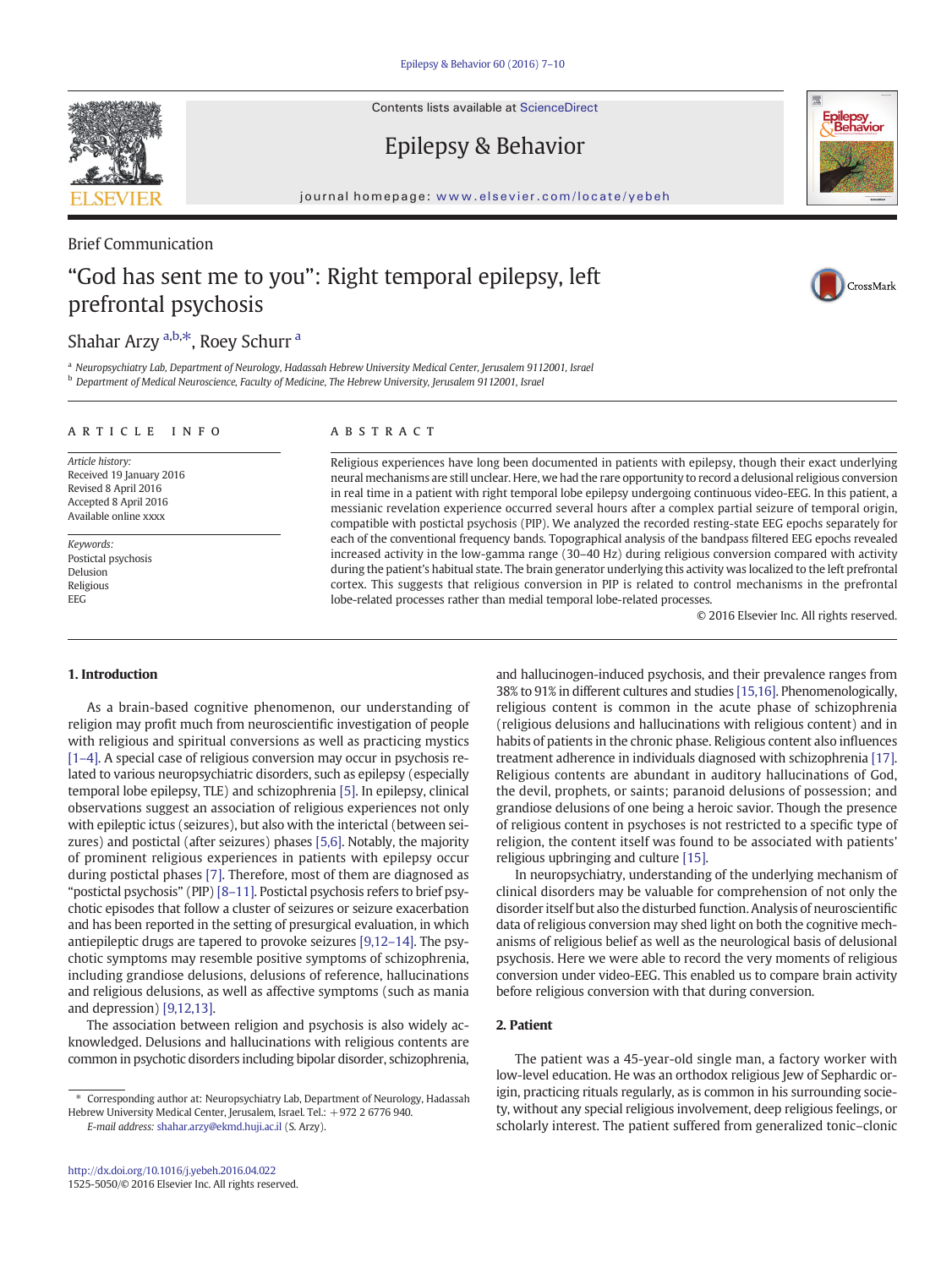<span id="page-1-0"></span>seizures (GTCSs) since the age of seven. He was treated with phenytoin for nine years. The patient was subsequently free of seizures until he reached the age of 23, when GTCSs relapsed. The patient was administered phenytoin again and was later switched to carbamazepine, with no GTCS relapse ever since. In the recent years, he suffered from attacks during which he first reported "lip tremor" accompanied by anxiety. These were followed by a "change in speech", especially with respect to prosody, followed by a "general slowing in thought processes" for several minutes. There was no loss of consciousness, and there were no lateralized focal signs or other motor manifestations. The duration of these events was 30–60 s, sometimes up to 20 times a day, though the patient would sometimes be free of attacks for several weeks. When events occurred in a cluster, the patient suffered from a general anxiety state. Treatment with valproic acid was added with no clinical effect, and the patient was referred to our epilepsy center.

The patient's neurological status was unremarkable. Neuropsychological evaluation showed a low yet normal level of general intelligence with impairment in memory functions. Electroencephalogram showed intermittent right temporal slowing in the theta range. The patient was further evaluated by prolonged video-EEG recording. While medications were tapered down, several stereotypic attacks were observed in which the patient first reported a vague "feeling" that an attack approaches; then, he laid in bed, started masticating, looked to the left, and then moved slowly his left hand (which was in a dystonic position). This was followed by similar movements also in the right hand, as well as extensive anxiety. The patient was amnesic to the attack and confused for several minutes later yet did not exhibit loss of consciousness. Electroencephalogram during the attack showed right temporal rhythmic activity (Fig. 1A), followed by a generalized spike-and-wave activity. Interictal epileptiform activity was found in both temporal lobes, most prominently in the left. Magnetic resonance imaging showed an extensive right mesial temporal sclerosis (MTS; Fig. 1B). The patient was subsequently treated with a combination of carbamazepine and phenobarbital.

Eight hours following the last seizure, while lying in bed, the patient abruptly "froze" and stared at the ceiling for several minutes, stating later that he felt that God was approaching him. He then started chanting prayers quietly, looked for his Kippa and put it on his head, chanting the prayers more excessively. Then, abruptly, he yelled "And you are Adonai (name of the Hebrew God) the Lord!", stating later that god had revealed to him, ordering him to bring redemption to the people of Israel. The patient then stood up, detached the EEG electrodes from his skin, and went around the department trying to convince people to follow him, stating that "God has sent me to you". When further questioned, he said that he does not have a concrete plan, but he is sure that God is going to instruct him what he and his followers should do on their way to redemption. In an in-depth psychiatric evaluation, the patient was diagnosed as suffering from postictal psychosis (PIP), with no other psychiatric illness. The patient was treated with olanzapine. The psychotic state resolved within several hours.



Fig. 1. (A). Ictal EEG activity during the seizure that preceded religious conversion was localized to the right temporal lobe. (B) MRI (T2, axial slice) of the patient's brain shows prominent right mesial temporal sclerosis. (C). Comparison of resting-state EEG periods recorded during postictal psychosis of delusional religious conversion and those recorded during interictal epochs using topographical electrophysiological analysis in the frequency domain revealed a significant hyperactivation in low-gamma power (30–40 Hz) in left PFC during the psychotic event. EEG generators are projected on the patient's MRI in axial slices. (D) The same EEG generators projected on the patient's MRI in 3D reconstruction.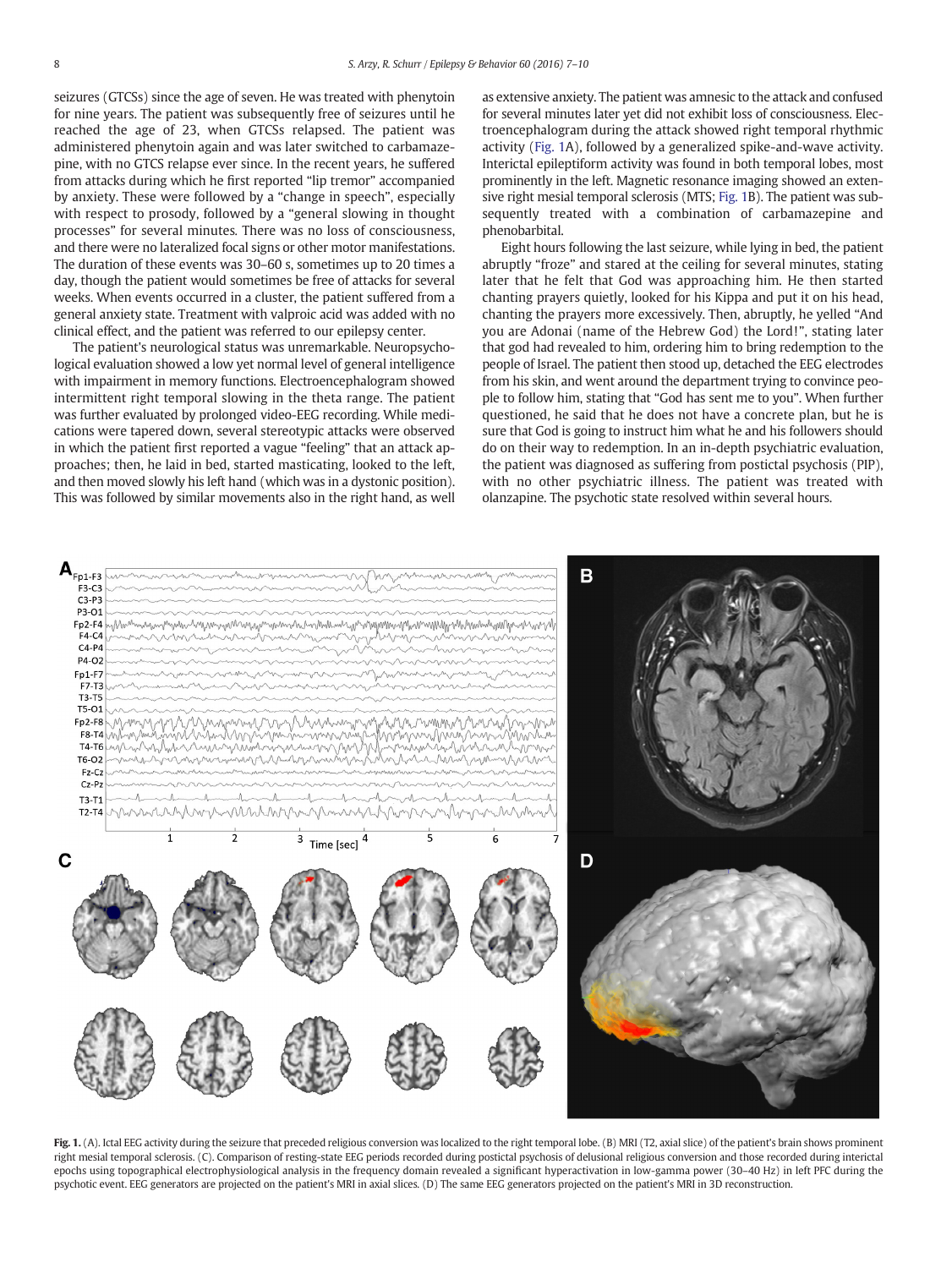### 3. Methods

We compared EEG recorded during the first moments of the event with resting-state interictal EEG as recorded several hours before. Electroencephalogram recordings were extracted from the beginning of the psychotic phase in which the patient was lying still in bed staring at the ceiling as well as from shortly after admission. Electroencephalogram recordings from two different time periods were also compared in 12 healthy subjects (28  $\pm$  8 years old, mean  $\pm$  SD, 5 females). Video-EEG was recorded with a Micromed® system (impedances  $<$  10 kW; vertex referenced; 256 Hz digitization; bandpass filtered: 0.1–1500 Hz). Electroencephalogram electrodes were applied at the international 10/20 positions. Subsequent analyses were performed using Cartool software [\[18\]](#page-3-0) as follows. From the first artifact-free epochs of each recording, 35 EEG epochs of 1 s were extracted for each phase, with no applied reference. These epochs were subjected to topographic analysis in the frequency domain using fast Fourier transform (FFT) applied on conventional frequency bands of delta (1–4 Hz), theta (4–8 Hz), alpha (8–13 Hz), low beta (13–18 Hz), medium beta (18–24 Hz), high beta (24–30 Hz), low gamma (30–40 Hz), mid gamma (40–55 Hz), and high gamma (55– 70 Hz). After applying the bandpass filter to the different frequency bands, the analyzed multichannel data were transformed into topographic maps, also termed "microstates" [\[19,20\]](#page-3-0). For each frequency band, 10 different microstates were found across the two phases using a k-means clustering approach [\[21\]](#page-3-0). Electroencephalogram in each time frame was then fitted to the most similar map. Several parameters of each topographic map in each frequency band were then compared between the two phases in terms of mean values over all epochs: the map's total duration (the number of time frames per epoch fitted to this map), the mean correlation per epoch between the map values and the voltage recorded over all electrodes and all time frames, the highest correlation per epoch between the map values and the voltage recorded over all electrodes and all time frames, and the global explained variance (the mean variance in voltage values over all electrodes per time frame in each epoch, that is explained by the map, weighted by the standard deviation over all electrodes) [\[18\]](#page-3-0). All parameters were subjected to a two-tailed unpaired t-test ( $p < 0.01$ , Bonferroni corrected) between the two phases (before and during conversion), showing a topographic change between them without accounting for intensity. To control for the familywise error rate, Bonferroni correction for multiple comparisons was used to adjust the p value in each frequency band.

The neural generators underlying the topographic maps of the aforementioned procedure that showed significant differences between conditions were estimated by a distributed linear inverse solution based on a low-resolution electromagnetic tomography (LORETA) [\[20,22,23\].](#page-3-0) LORETA uses spatial regularization to select the source configuration that resembles the biophysical behavior of electric vector fields (i.e., activity at one point depends on the activity at neighboring points). The solution space was calculated on a realistic head model that included 3005 nodes, selected from a  $6 \times 6 \times 6$ -mm grid equally distributed within the gray matter of the patient's MRI.

#### 4. Results

Comparison of EEG signals recorded in resting state during delusional religious conversion and with those during the nonpsychotic phase using power frequency analysis, and topographical statistical comparison tests revealed a significantly increased duration of a specific topographic FFT map in the low-gamma band (30–40 Hz; mean  $\pm$  std of 180  $\pm$  160 ms in the PIP phase compared with  $3 \pm 9$  ms in the non-PIP phase;  $p < 0.01$ after Bonferroni correction). Notably, only the map's duration, restricted to this frequency band, showed such a significant increased activity during religious conversion. The neural EEG generators underlying this map were localized to the left prefrontal cortex [\(Fig. 1C](#page-1-0), D). No such differences were found in any other frequency band, nor in 12 control subjects in which the same analysis was conducted on two periods with the same time interval.

#### 5. Discussion

Delusional religious thoughts are important in psychosis, of which religious conversion is an extreme expression. Postictal psychosis is a relatively rare phenomenon, which has a special importance for the comprehension of the mysterious nature of psychosis, as it hints at the brain origin of the disorder. In the above, we have described a patient with epilepsy and right MTS who during video-EEG monitoring presented grandiose religious delusion of revelation and missionary zeal in the context of PIP. Electroencephalogram analysis in the frequency domain identified hyperactivity in the left prefrontal region in the low-gamma (30–40 Hz) frequency band during religious conversion. This is discussed with respect to both PIP and the role of religious delusions in psychosis.

The pathophysiological mechanisms of PIP are poorly understood. As PIP occurs frequently in the framework of presurgical video-EEG monitoring, data are, nevertheless, available in the form of both continuous EEG recording as well as neuroimaging. With respect to EEG, several studies have reported frequent interictal discharges in patients with PIP, suggesting that ictal activity in the temporal lobe is directly related to this kind of psychosis [\[9,12,13,24\].](#page-3-0) To the best of our knowledge, analyses of the ictal nonepileptic activity as analyzed here have never been reported. Many presurgical monitoring units are also equipped with hexamethyl propylenamine oxime tracer to be injected during seizures and scanned later using single-photon emission computerized tomography (SPECT). Several studies have used SPECT during the acute phase of PIP and further compared findings with a second scan postrecovery. Leutmezer and colleagues [\[13\]](#page-3-0) studied five patients with PIP and found hyperperfusion in the temporal and medial prefrontal lobes bilaterally, as well as in the left lateral prefrontal cortex (PFC). Fong and colleagues [\[25\]](#page-3-0) studied two patients with right TLE who had developed PIP in whom SPECT showed right temporal and left basal ganglia hyperperfusion. Taken together, these studies demonstrated both temporal hyperperfusion and extratemporal (mostly prefrontal) hyperperfusion in PIP.

Implication of the PFC in psychosis is well established (for review, see [\[26\]](#page-3-0)). For instance, patients with new-onset psychosis show prominent gray matter reduction in the PFC. Behavioral studies as well as task-related fMRI showed deficits in source monitoring in these patients during encoding and retrieval of memories [\[26](#page-3-0)–29]. While the latter are processed in the MTL, the first is governed by mechanisms at the PFC [\[30\]](#page-3-0). Accordingly, Cannon [\[26\]](#page-3-0) hypothesized that delusions "may emerge as a consequence of a progressive loss of connectivity of regions involved in source monitoring during memory encoding and retrieval" as based on aberrant PFC activity. Our results agree with this hypothesis as religious delusions were found to be associated with increased activity in the left PFC in accordance with both the above SPECT studies as well as studies in patients with psychosis. While previous SPECT studies highlighted both the documented temporal as well as the prefrontal activity, our EEG results, which reflect a unique part of the recorded brain activity, may specify the PIP-related prefrontal activity exclusively. Modification of gamma power reflects changes within local cortical regions, unlike changes in lower frequency bands which reflect interregional communication [\[31,32\].](#page-3-0) Changes in gamma-power might, therefore, reflect changes in the electrical property of the PFC specifically, rather than general changes in a whole-brain network.

Postictal psychosis appears almost exclusively in patients with temporal lobe epilepsy, predominantly with MTS [\[10,33\].](#page-3-0) Most of the reported patients suffered from bilateral MTS/aberrant temporal activity, though unilateral MTS was also described [\[9,13,34\].](#page-3-0) Our patient suffered from prominent right MTS with bilateral independent interictal discharges. The similarity between temporal lobe phenomena and psychotic symptoms does not necessarily imply common underlying